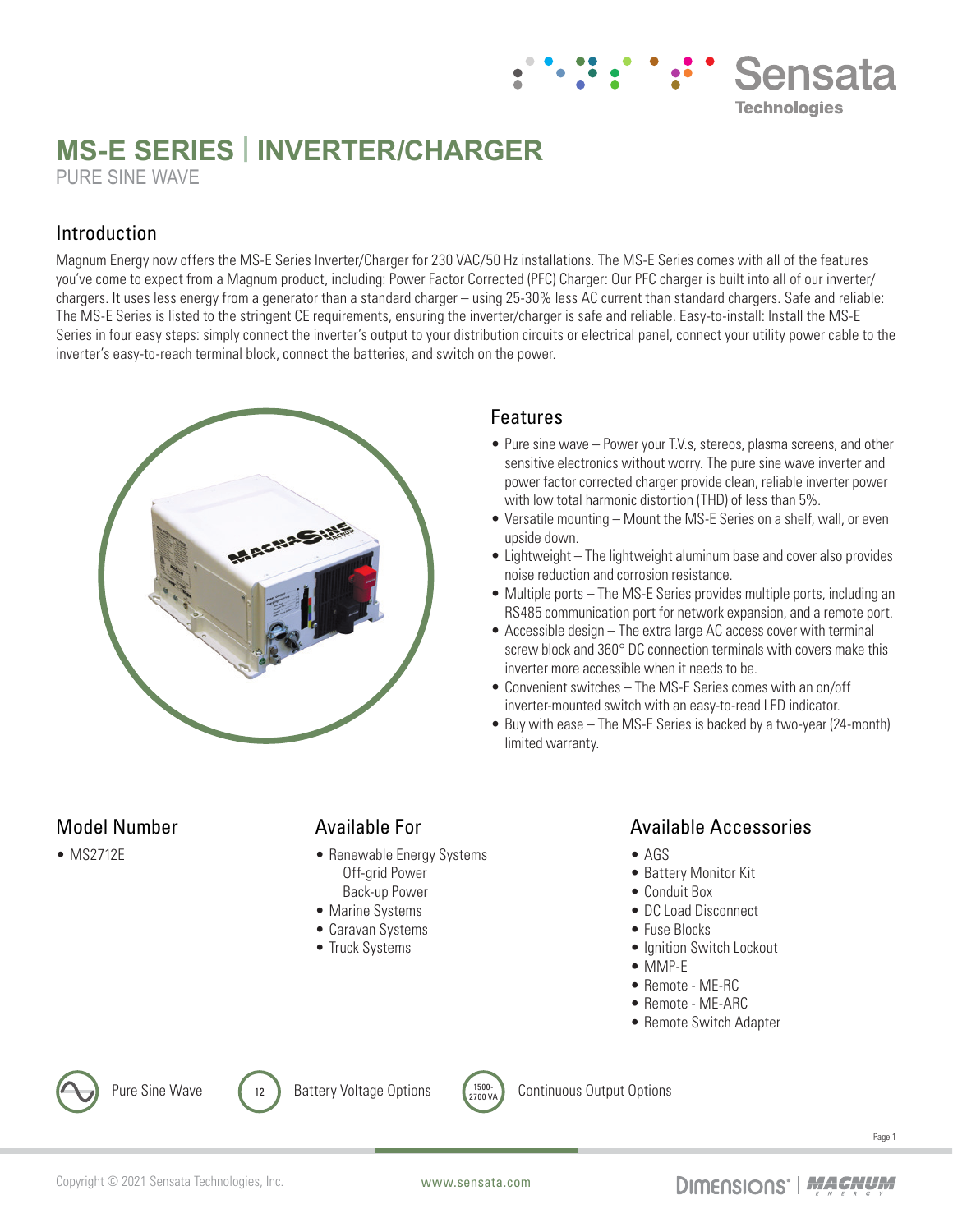

|                                                            | <b>MS2712E</b>                                                      |
|------------------------------------------------------------|---------------------------------------------------------------------|
| <b>INVERTER SPECIFICATIONS</b>                             |                                                                     |
| Input battery voltage range                                | 9 - 17 VDC                                                          |
| <b>Nominal AC output voltage</b>                           | 230 VAC ±5%                                                         |
| <b>Output frequency and accuracy</b>                       | $50$ Hz $\pm$ 0.4 Hz                                                |
| <b>Total Harmonic Distortion (THD)</b>                     | $< 5\%$                                                             |
| 1 msec surge current (amps AC)                             | 45                                                                  |
| 100 msec surge current (amps AC)                           | 21                                                                  |
| 5 sec surge power (real watts)                             | 4100                                                                |
| 30 sec surge power (real watts)                            | 3750                                                                |
| 5 min surge power (real watts)                             | 3600                                                                |
| 30 min surge power (real watts)                            | 3500                                                                |
| Continuous power output at 25° C                           | 2700 VA                                                             |
| <b>Maximum continuous input current</b>                    | 360 ADC                                                             |
| <b>Inverter efficiency (peak)</b>                          | 86%                                                                 |
| <b>Transfer time</b>                                       | $~20$ ms                                                            |
| <b>Search mode (typical)</b>                               | 9 watts                                                             |
| No load (230 VAC output, typical)                          | 34 watts                                                            |
| <b>Waveform</b>                                            | Pure Sine Wave                                                      |
| <b>CHARGER SPECIFICATIONS</b>                              |                                                                     |
| Continuous output at 25° C                                 | 125 ADC                                                             |
| <b>Charger efficiency (peak)</b>                           | 83%                                                                 |
| <b>Power factor</b>                                        | $> .95$                                                             |
| Input current at rated output (AC amps)                    | 8.5                                                                 |
| <b>GENERAL FEATURES AND CAPABILITIES</b>                   |                                                                     |
| <b>Transfer relay capability</b>                           | 30 amps AC                                                          |
| <b>Five stage charging capability</b>                      | Bulk, Absorb, Float, Equalize (requires remote), and Battery Saver™ |
| <b>Battery temperature compensation</b>                    | Yes, 4.6 m (15') Battery Temp Sensor standard                       |
| <b>Internal cooling</b>                                    | 0 to 120 cfm variable speed drive using dual 92mm brushless DC fans |
| <b>Overcurrent protection</b>                              | Yes, with two overlapping circuits                                  |
| <b>Overtemperature protection</b>                          | Yes on transformer, MOSFETS, and battery                            |
| <b>Conformal coating on PCB's for corrosion protection</b> | Yes                                                                 |
| Powder coated chassis & top for corrosion protection       | Yes                                                                 |
| <b>Stainless steel fasteners for corrosion protection</b>  | Yes                                                                 |
| <b>Listings</b>                                            | CE                                                                  |
| <b>Warranty</b>                                            | Two years                                                           |